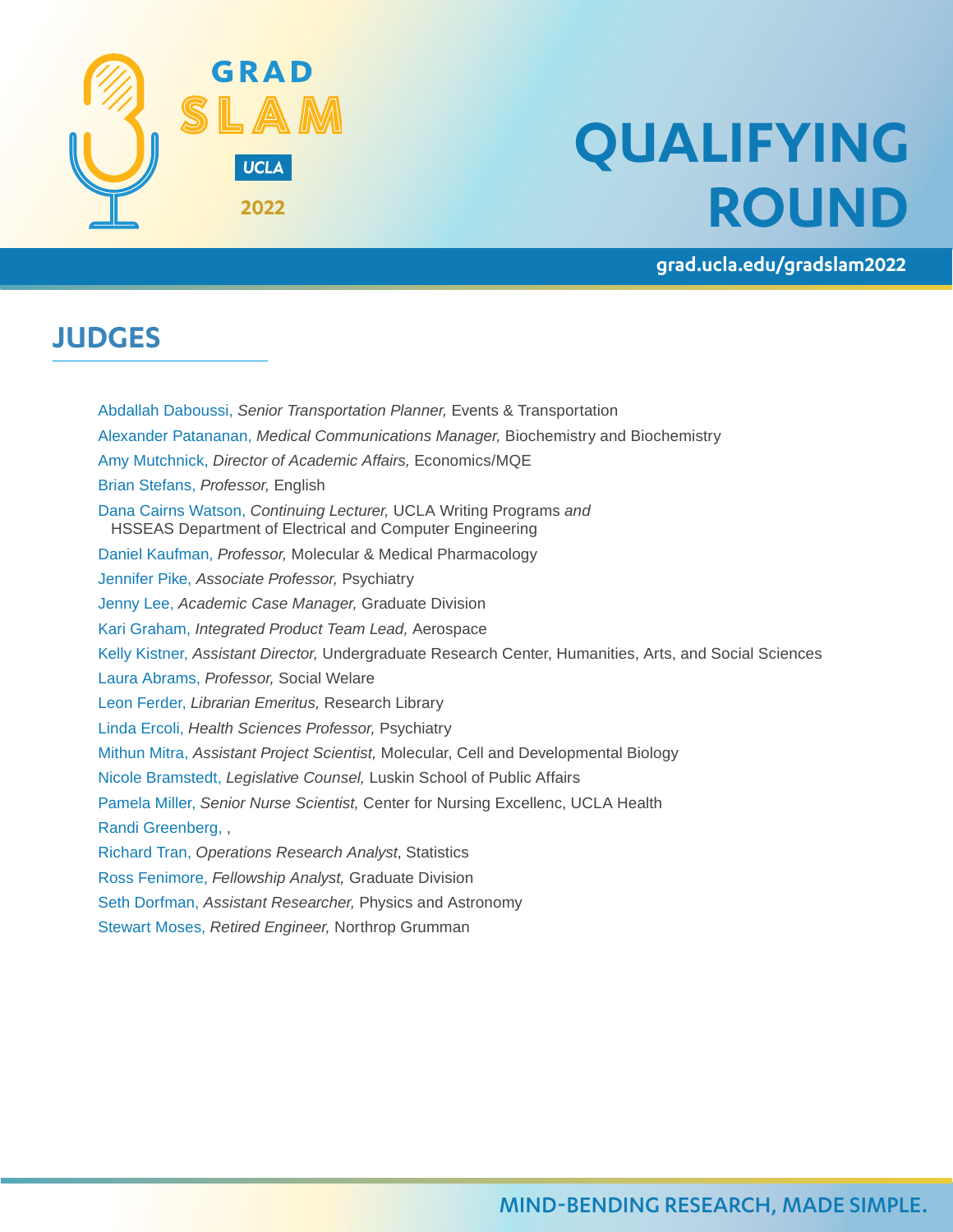

# **QUALIFYING ROUND**

**grad.ucla.edu/gradslam2022**

#### **PRESENTERS**

**Ashley Binnquist,** PSYCHOLOGY - *Cross-Ideological Communication* **Ashley Fletcher,** ELECTRICAL AND COMPUTER ENGINEERING - *Quantum Biology: Understanding How Quantum Phenomena Affect Our Everyday Lives* **Ashton Pemberton,** EDUCATION - *The Color of Accusal: Black Men's Perceptions of Intraracial Sexual Violence* **Brandon Tsai,** HUMAN GENETICS - *Breaking the Rules to Fight Cancer* **Breona Leonard,** PHYSICS AND BIOLOGY IN MEDICINE - *Adaptive Radiotherapy: Artificial Intelligence and the Prostate* **Briley Lewis,** ASTRONOMY AND ASTROPHYSICS - *Finding Planets in a Forest of Speckles* **Collin Roberts,** MATERIALS SCIENCE AND ENGINEERING - *Everything is Made of Something: Titanium, Computers, and the Future* **Deepak Singla,** BIOENGINEERING - *Walking aka Gait Cycle: Can it Help in Parkinson's Disease?* **Elizabeth Burnette,** NEUROSCIENCE - *What E.Coli Endotoxin can Tell us About Addiction* **Graham Straus,** POLITICAL SCIENCE - *What are the Effects of Two Party Competition in the United States?* **Icy Zhang,** PSYCHOLOGY - *Watching a Hands-On Activity Improves Students' Understanding of the Shuffle Function in R* **Ishani Ghosh,** EAST ASIAN STUDIES - *Complexities of Appropriation* **Jacob Green,** HISTORY - *Anesthesia and Religious Experience* **Jacob Kohlhepp,** ECONOMICS - *Why Do We Do What We Do?* **Jenna Wahbeh,** BIOENGINEERING - *Total Disc Replacements: How Can We Better Help the Patient?* **Jessie Stoolman,** ANTHROPOLOGY - *Black and Jewish: The Social Life of Archives in North Africa* **Jonathan Brand,** BIOENGINEERING - *Spatially Selective Vagus Nerve Stimulation* **Judah Van Zandt,** ASTRONOMY AND ASTROPHYSICS - *Finding the Connection Between Close-In Small Planets and Distant Giants* **Junbo Wang,** ELECTRICAL AND COMPUTER ENGINEERING - *CubeSat Antennas Connecting Humanity: Towards a Better World for Everyone* **Katherine Taylor-Hasty,** *Architecture - These are Monuments Too* **Kelsi Rutledge,** BIOLOGY - *The fluid dynamics of smell: a stingray's perspective* **Kshitija Shah,** CIVIL ENGINEERING - *Zero Waste (water treatment)!* **Kyle Winterboer,** PUBLIC POLICY - *Seeds of Consolidation: from the farm to the city* **Lance Hall,** PUBLIC HEALTH EMPH - *Deeper Stories, Better Outcomes* **Lauren Chiang,** EDUCATION - *Time Is Not Money - The Relationship Between Parental Stress & Family*